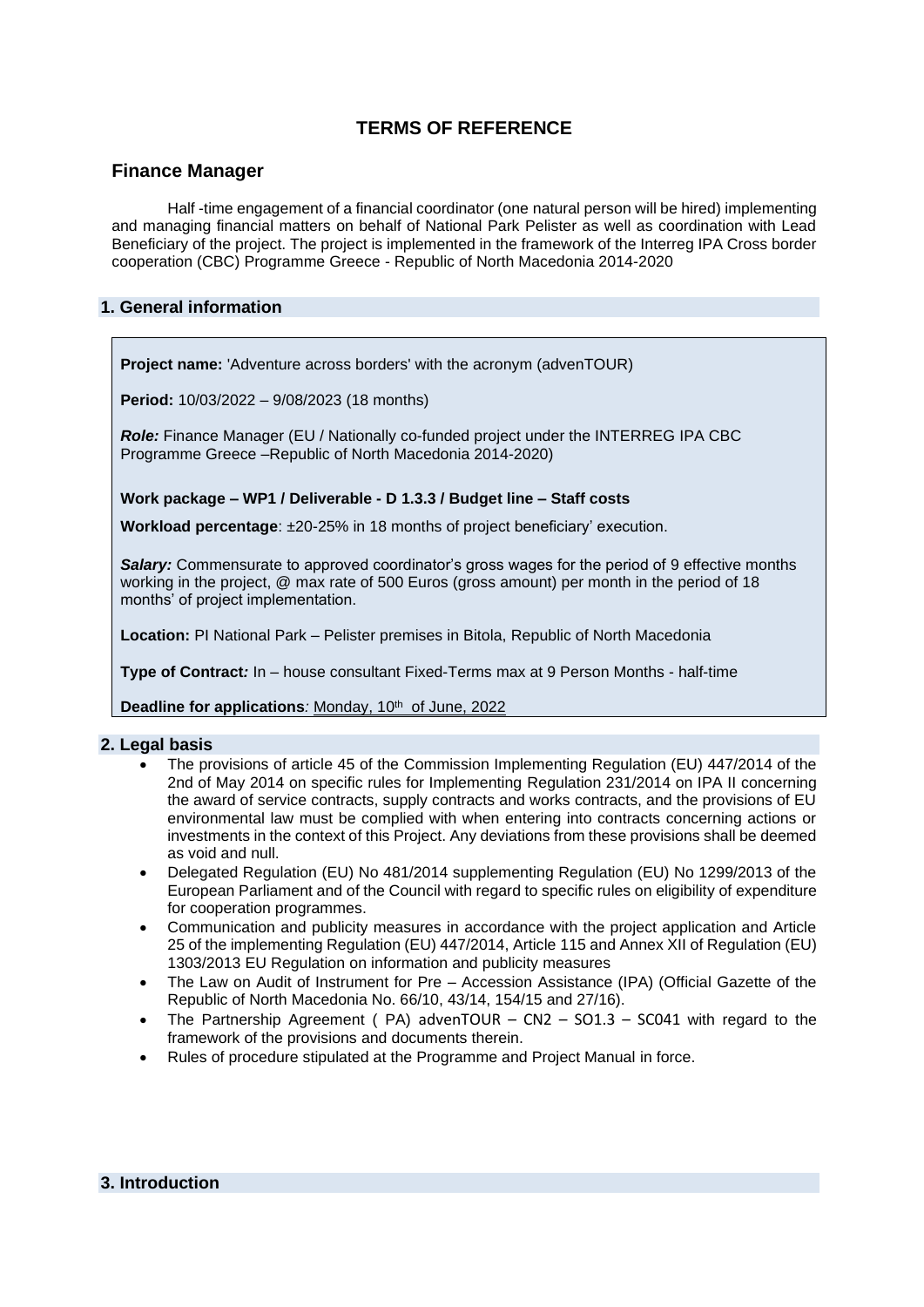### *3.1. Project Management*

(Lead Beneficiary and Beneficiaries' Competence)

All beneficiaries participating in the project are highly qualified and very experienced in development activities focused on tourism and adventure/outdoor with proven experience in CB cooperation.

Partners' role is to enhance the value of cross-border collaboration among all tourism stakeholders from both regions.

The Partnership Agreement (PA) as, an integral part of the Application form in force and of the Subsidy Contract for this project, is made up of the Lead Beneficiary and of two project partners that define the rules of procedure for the entire works in the project and shall govern their relations.

YMCA Thessaloniki (**PB1**) operates as an Association charitable, non-profit organization Ιts camp in Nymfaio will serve as Centre of excellence for transferring a specific knowledge to the other side of the border for establishing a system of volunteers/instructors for the newly developed adventure park by the **PP3**, the National Park of Pelister. Furthermore, **PP3** is the only entity by law to develop and manage adventure attractions on the territory of the National Park thus has exclusive competence to introduce touristic offer for the visitors. **PP3** possess in-house technical expertise to maintain the developed infrastructure after the project ends.

Greek National Tourism Organization (GNTO), **PP2**, is under the supervision of the Greek Ministry of Tourism and its main mission is to organize, develop, support and promote tourism in Greece and abroad, following varied actions and promotion activities. GNTO's participation in this partnership is proving the importance of the proposal for Greece as country as it adds another portfolio in tourism offer of the country besides the leisure one.

#### *3.2. Project objectives are, in summary, the following:*

The main objective of the project is to promote the CB destination as a touristic attraction by framing the existing natural and manmade potential into marketable and sustainable touristic offer.

The project will contribute in creating jobs due to the increase of local businesses driven by the increase of visitors in the CB area. Reaching the objective will effectively link both local culture and natural assets with the community resources, investing in local people capacities thus directly contributing to new jobs and new touristic products.

In particular, this project will contribute to the respective indicators of the specific objective 1.3 (thematic priority d) as it will create 10 jobs (RO104) in the tourist sector in the CB area.

#### *3.3. Expected results*

The project will improve the attractiveness and promote tourism in the CB area by achieving its results:

Creation of 10 new jobs down the supply chain of local tourism providers thus filling in a gap of adventure services in the CB area (indicator 00104).

More specifically, in the newly developed Adventure Park in Pelister National Park, 6 instructors will be hired to maintain and manage the infrastructure based on the training courses /seminars they will get from Nymfaio's camp Centre.

At the newly developed section of Nymfaio's camp, 4 employees will be hired to support its operations throughout the year thus extending the touristic season, a direct result of this project.

25 enterprises will participate in developing new CB travel offer resulting in long-term business relations across the border providing future capitalization of the project results. Investment in infrastructure and transfer of knowledge by the project will result in increased attractiveness of the CB area; Specificaly, uplifted skills of the locals involved in tourism will result in increased number of incoming travelers on the mid-terms.

In addition, the travelers' perception of the CB area will shift from two bordering countries to a one adventure destination enabling the project to become a showcase of real CB cooperation.

Furthermore, the project will improve the attractiveness and promote tourism in the cross-border area by arranging Natural landmarks in Pelister National Park and in Numfaio camp introducing new touristic facilities which will be in harmony with the natural environment.

The border sharing regions of Western Macedonia and Pelagonija will be promoted as an ideal travel destination through innovative activities of adventure tourism. Exchanged experience and best practices in tourism sector in CB area will be done by building capacities of at least 40 people working in the adventure tourism and specific knowledge of outdoor travel experience will be transferred.

#### *3.4 Information and publicity*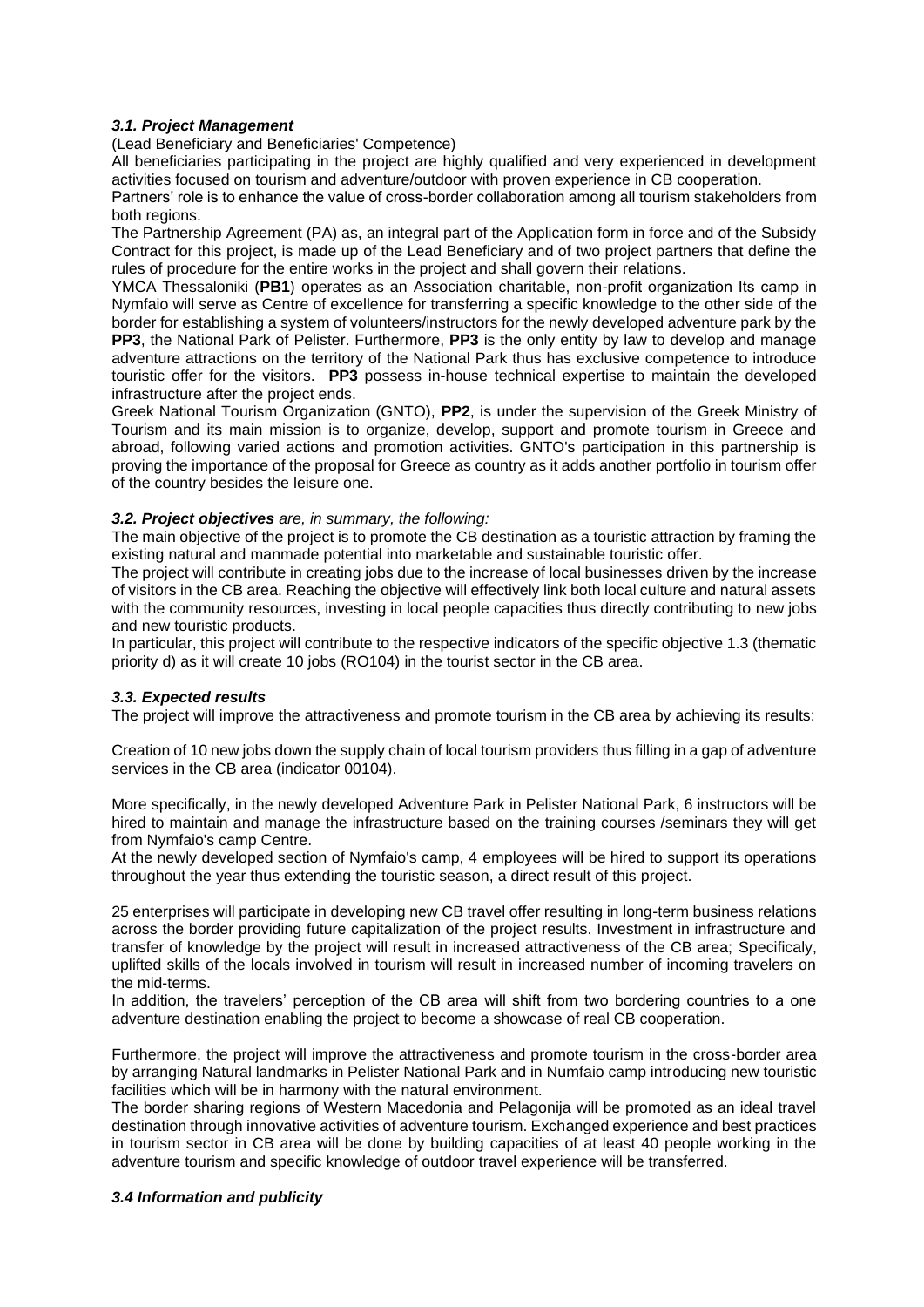.In terms of information and publicity measures in the project and of the Interreg Programme's brand identity, the correct name of the project and of the programme is essential in all official documents, project outputs, and advertising materials.

## **4. Background information for the scope of the assignment**

### *4.1. Payment/Cash flow*

The Certifying Authority of the Programme will transfer the European Union's contribution to an interestfree bank account indicated by the Lead Beneficiary in the application form. Payments from the Certifying Authority to the Lead Beneficiary will be made in Euro  $(\epsilon)$ .

The Lead Beneficiary shall further transfer the respective European Union's contribution to the PB3 with no delays and maximum within one month of ist receipt. The amounts will be paid according to the flow of funds from the European Commission.

To provide a sound financial management the PB3 PI National Park - Pelister must have a dedicated **interest-free bank account** for the purpose of their project implementation. In case that the EU contribution is automatically de-committed by the European Commission, in accordance with the EC Regulation 1303/2013, the Managing Authority reserves the right to consider the possibility of reducing the approved budget of the project with respect to expenditure not carried out in accordance with the stipulated timetable. If the reduction of the project budget is decided, the subsidy contract and respective annexes will be modified accordingly.

## *4.2. National Co-financing*

The national contribution (15%) shall be ensured through the National Budget of the Republic of North Macedonia and administered by Ministry of Local Self Government (hereafter, the National Authority of the Programme).

NI National Park Pelister, the PB3 will conclude a Contract for National Co-financing with the Ministry of Local Self Government.

However, 15% of the National co- financing is administered based on the proved / verified eligible expenditure of the PB3 after the complete finalization of the project activities.

Following the contract signing, the National Park Pelister PB3, must submit the payment requests for the National Contribution which corresponds to the certified expenditure across the digital portal of the Info module (system) to Natioanl Authority' structure of the Programme.

#### *4.3. Pre finance payment*

The NI National Park – Pelister, the PB3 in the project may request pre finance payment

The maximum amount of pre - financing that can be requested amounts up to 20% of their respective approved EU contribution, as presented in the project approved by the JMC. This advance payment may not be used for costs not directly related to the approved project.

Lead Beneficiary will submit a funding request for his partner beneficiaries (including himself, if the case) forwarding to the JS the following documents for each beneficiary:

- Requests from PB3 indicating the title of the project, the total budget and the requested amount.
- Project registration at the Secretariat for European Affairs (SEP)
- The Public Revenue Office certificate for VAT exemption
- Financial Identification Form of an interest free bank account

The amortization of the advance payment is made in installments by deduction from subsequent payment claims of thePB3. Details are included in the Subsidy Contract.

## **5. Duration of the assigment**

PI National Park - Pelister (PB3) is looking to appoint experienced Finance Manager to join the team. The position of Finance Manager will be effective from the date 15<sup>th</sup> of June, 2022 and It shall remain in force until the lasting date of the project as per Subsidy Contract in force. with possibility for extension of assignment as per the project extension period granted from the Programme Body and until the Lead Beneficiary has discharged in full its obligations towards the Managing Authority (MA) and the PI National Park - Pelister (PB3) submits its final report to as well submit the request for final co-financing contribution to the Ministry of Local Self Government hereafter the National Authority of the Programme.

A key responsibility of this position will also be to proactively acknowledge the public role of the European Union Funds and to promote the objectives and achievements of the 'advenTOUR project action cofunded by the EU, sustainable networks, and knowledge to maximize success with funding Programme.

The working language is English and the national language of participating country.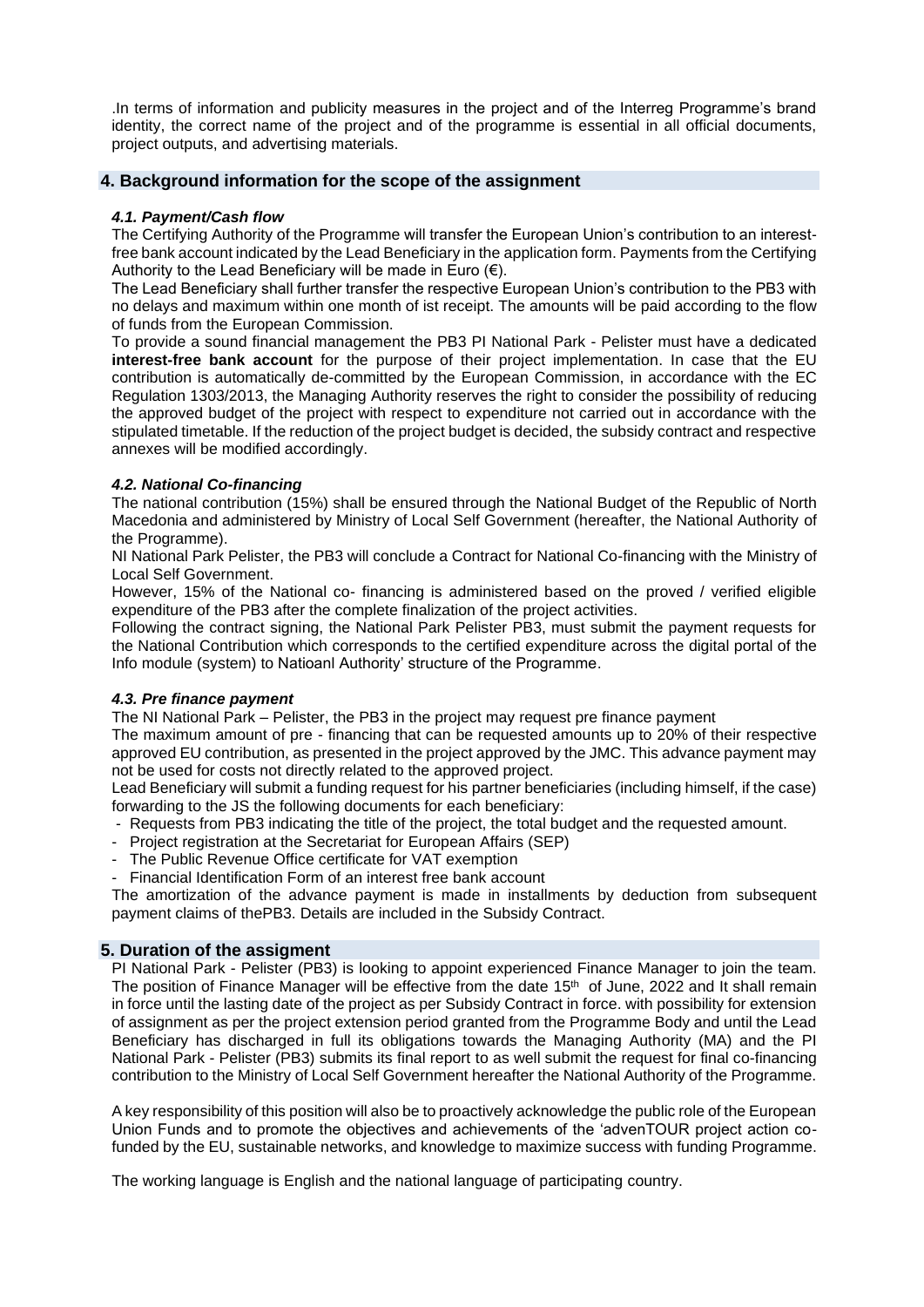## **6. Scope of work**

### *6.1. Key Duties and Responsibilities:*

The key role of Finance Manager will be

• To work under the endorsement and report to the Head of Public Institution National Park Pelister - Bitola, (the Contracting Authority of the PB3)., and member of the Management Team in the advenTOUR project. (referred to Partnership Agreement terms)

• Carrying out the specific financial activities set out in the Application form in force.

• To undertake all necessary steps enabling the Lead Beneficiary to comply with its responsibilities as set out in the Subsidy Contract and the applicable Regulations.

### *6.2. Other duties*

• Responsible for carrying out specific PB3 activities related to expenditure verifications in the manner and scope indicated in the Project Budget and Timetable of Application form in force.(the JOB)

• Build and maintain effective working relationships with PB3 Team and the project partners

• Work closely with Project Manager on the management of the project ensuring all tasks, deliverables and milestones are completed in time and within the budget;

• Management of the PB3 budget for the project and ensure financial and regulatory compliance with Interreg IPA CBC Programme policy and procedures and requirements of the funding body

• Ensures that the expenditure follows eligibility rules stipulated at the Project Manual in force and by the EU Legislation and of the respective positive Natioanl Laws in the Republic of North Macedonia. • Submitting in the MIS system of the Programme all declared expenditure, reports and supporting

documents for verification of the project operations, • Ensures all certificates received by the FLC from verified expenditure in order to assist the reporting and reimbursement procedures required by the Lead Beneficiary vis-à-vis the JS/MA and the CA, the

funding body; • Cooperate with bodies in charge for controls and audits, notified by the duly authorised regional, national, and EU Authorities.

• Participate in the various remote or face-to-face meetings and events for the project

•Participate in the training seminars and events organized by the Project Management Team.

•Prepare tender dossier for implementing the secondary procurements in the project;

• Retain files, documents and data relevant to the project for control and audit purposes;

• Assist the controlling/auditing authorities about the project they request and give them access to the accounting books, supporting documents and other documentation related to the project with endorsment of Head of the NI National Park- Pelister and;

• Perform other related duties incidental to the work as per the Application Form in force.

*The list of duties detailed above is not intended to be exclusive or restrictive and may be adjusted.*

## *6.2.1 Essential Criteria*

• Up to University degree in the Social Sciences; Law, Administration, Economics, Management or a related education field

• Knowledge and experience of European funding programmes/projects;

• Demonstrated project management experience and successful funding achievements and Operational MIS System in the Interreg IPA CBC Programme;

• Good numeracy and attention to detail with an ability to work within tight deadlines;

• Excellent interpersonal skills and an ability to work effectively with dynamic and diverse staff and management across all levels, both internally and externally;

• Excellent organisation, communication, time management, negotiation, and conflict resolution skills;

• Fluency in English, both written and spoken

• Political acumen and ability to work across international boundaries and;

## *6.2.2. Desirable Criteria*

• Proven experience in working with INTERREG IPA CBC projects implementation

• Knowledge/experience of ICT, experienced user of MS Office Suite (Word, Excel, PowerPoint) and of Operational MIS System in the Interreg IPA CBC Programme

• Ability to work in other languages would be an advantage

• Flexibility to travel at short notice abroad on short-term missions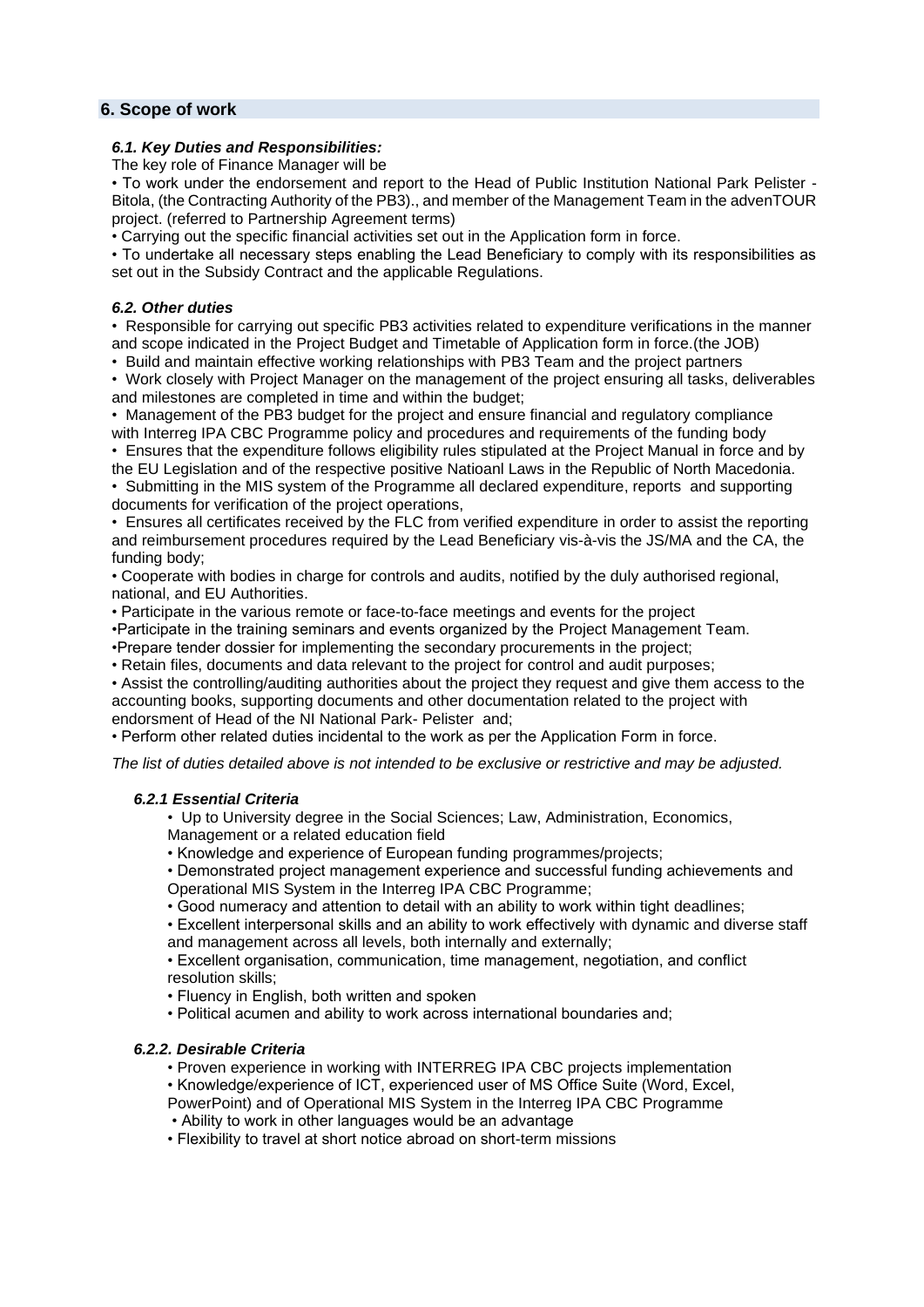*This post will involve travel in country and in Greece to Programme networking events and project partners meetings.*

## **7. Planning**

Selected Finance Manager will be contracted by the Public Institution National Park - Pelister Bitola, hereafter the Beneficiary 3 in the project (PB3), on the basis of providing services as of half time job.

## **8. Location of assignment**

The activities of Finance Manager will be carried out mainly at the premises of the Public Institution National Park - Pelister at the street ''Vienska'' No. 14 7000 Bitola, R. of North Macedonia unless the Head of Institution (hereafter, the Contracting Authority) make an official decision or recommendation for physical or social distancing in public settings as to minimize the risk of transmissions of the virus as of preventative measures in the fight against for COVID-19 outbreak.The GOV protocols in force shall apply.

## **9. Administrative information**

The Public Institution National Park - Pelister will provide the Finance Manager with adequate support with needed equipment and in particular, shall ensure that there is sufficient administrative and secretarial provision to enable you to concentrate on your project tasks and responsibilities. The Public Institution National Park - Pelister will also ensure that you are paid regularly and in a timely fashion according to the available fund in the project.

Office-running costs which may include office communications (fax, telecommunications, mail, courier etc.), report production, secretarial assistance, shall be covered by the Public Institution National Park - Pelister.

The Public Institution National Park Pelister shall be responsible for the daily management of the project, distribution of tasks, and performance of activities.

The Public Institution National park Pelister Bitola shall provide all required data and put in place all necessary means and staff to support the appointed Finance Manager.

## **10. Tax and VAT arrangements**

All EU-funded Projects are VAT-exempt. Under no circumstances can VAT be paid by a Community programme.

## **11. Financing**

It shalll be used fixed monthly rate of wages for part time assignment for financing the Contract for Finance Manager of the Beneficiary 3, PI National Park – Pelister , the PB3 in the project

#### • *Salary level*

The estimated gross salary per month for Finanace Manager is complementary with the contracted project budget as per Application form in force, the integral part of the Subsidy Contract for the advenTOUR project and as per its Justification of Budget covering the work package cost WP1 of delivery 1.3.3 – Staff costs of (PB3) - the Public Institution National Park – Pelister.

## **12. Jurisdiction and the law applicable to this selection process of candidates and the contract to be concluded**

- The selection process and contract award procedure shall be governed by internal procedure as laid down in NI National Park Pelister in Bitola as well as an analogous application of the provisions of Procurement and Grants for European Union external actions – a Practical Guide. The document that providing guidance and formats for procurement procedures, including IPA pre-accession funds. The manual is based on the EU Financial Regulation and the Common Rules and Procedures for the Implementation of the Union's instruments for External Action (Council Regulation 236/2014)
- The successful candidate will be identified in a Decision of the NI National Park Pelister which shall be notified in writing to all parties having presented an application to this vacant postion.